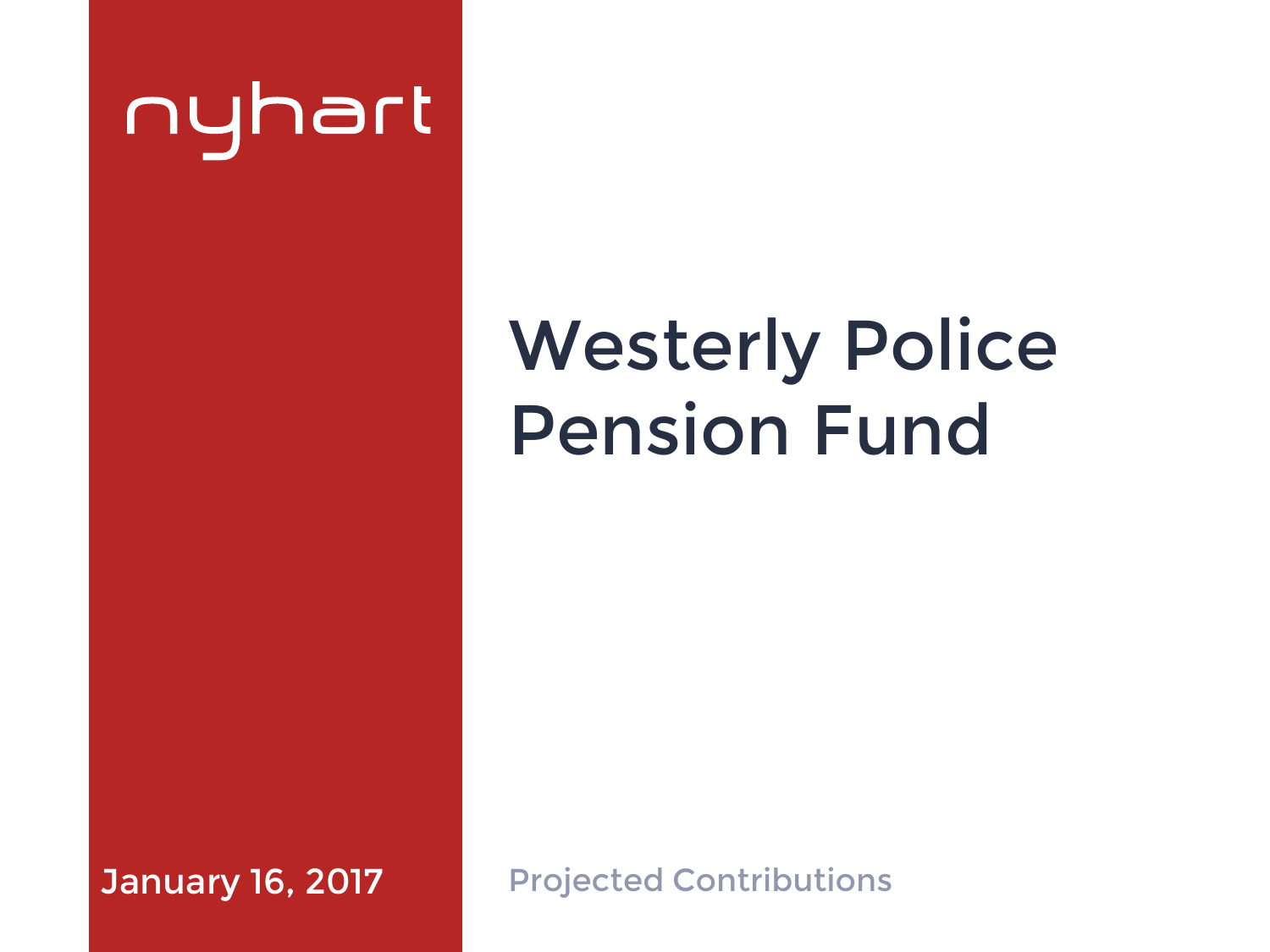# Comments on Projections

- The assumed rate of return on assets as well as the interest rate used to measure liabilities is 7.25% (25 basis points lower than the 7.50% used for the 7/1/2015 valuation).
- All values for contributions on or after fiscal year ending 6/30/2018 are estimations and are subject to change based on actual results.
- Projected contributions are shown to demonstrate the anticipated trend of contributions in the immediate future.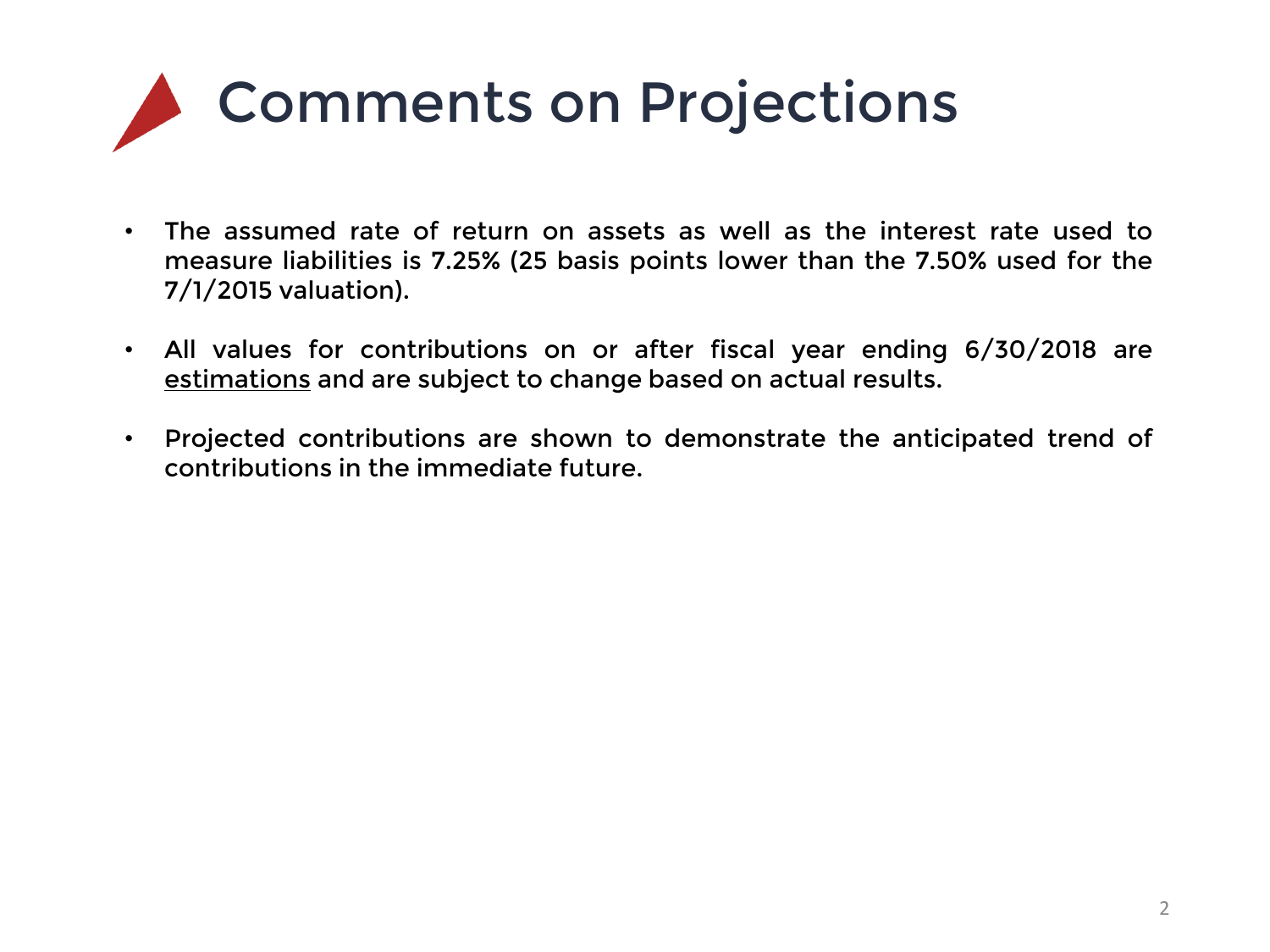### Future Contributions 27.25% Return





#### **Recommended Contribution**

| <b>Plan Year Ending</b>              | $2017*$   | 2018      | 2019      | 2020      | 2021      | 2022      |
|--------------------------------------|-----------|-----------|-----------|-----------|-----------|-----------|
| <b>Valuation Year Beginning</b>      | 2015*     | 2016      | 2017      | 2018      | 2019      | 2020      |
| <b>Recommended Contribution</b>      | 1,667,700 | 1,847,100 | 1,887,800 | 1,919,500 | 1,985,800 | 2,024,800 |
| <b>Employer Normal Cost</b>          | 635,300   | 652,100   | 643,800   | 632,500   | 638,800   | 632,200   |
| Amortization                         | 1,032,400 | 1,195,000 | 1,244,000 | 1,287,000 | 1,347,000 | 1,392,600 |
| <b>Funded Ratio (Valuation Year)</b> | 69.4%     | 67.3%     | 67.9%     | 68.7%     | 69.1%     | 69.9%     |

\* Results for Plan Year Ending 2017 based on 7.50% discount rate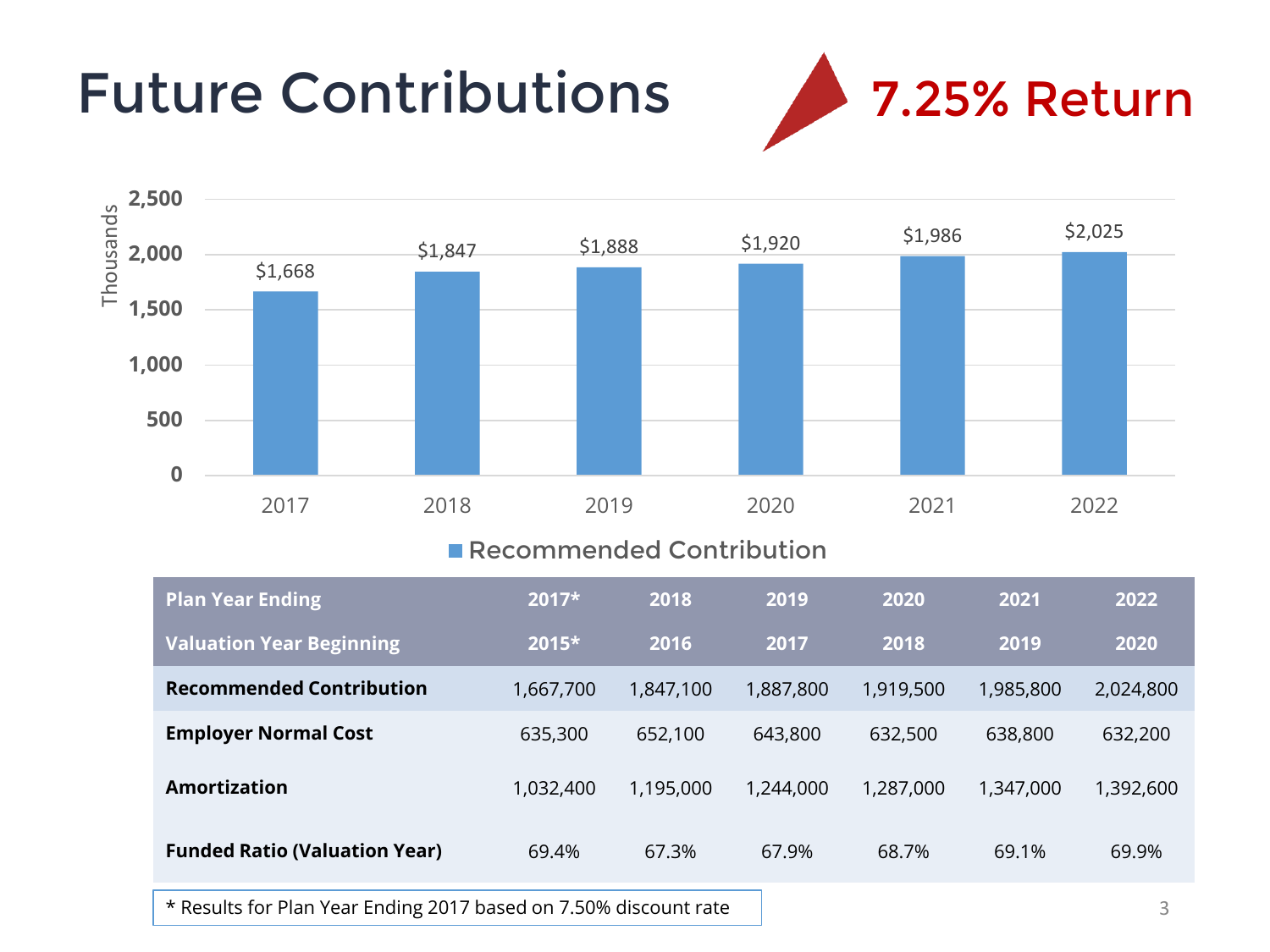

|                  |                    |              |           | <b>Employer</b> |                                        |                 | <b>Beginning of Year</b> |          |           |                       |                             |            |               |
|------------------|--------------------|--------------|-----------|-----------------|----------------------------------------|-----------------|--------------------------|----------|-----------|-----------------------|-----------------------------|------------|---------------|
| <b>Plan Year</b> | <b>Employer</b>    |              | Valuation | Projected       | Contribution<br>as a % of<br>projected | <b>Employer</b> | <b>Employer</b>          |          | Benefit   | Actuarial<br>Value of | <b>Actuarial</b><br>Accrued | Unfunded   | <b>Funded</b> |
| <b>Ending</b>    | <b>Normal Cost</b> | Amortization | Payroll   | Payroll         | payroll                                | <b>ARFC</b>     | Contribution             | Increase | Payments  | <b>Assets (AVA)</b>   | Liability                   | Liability  | Ratio         |
| 6/30/2016        | 564,000            | ,149,800     | 3,604,585 | 3,802,837       | 45.1%                                  | ,713,800        | ,713,800                 | $-0.2%$  | 2,029,473 | 29,123,313            | 41.967.326                  | 12,844,013 | 69.4%         |
| 6/30/2017        | 635,300            | 1,032,400    | 3,864,806 | 4,077,370       | 40.9%                                  | 1,667,700       | 1,667,700                | $-2.7%$  | 2,169,094 | 30,893,632            | 45,900,098                  | 15,006,466 | 67.3%         |
| 6/30/2018        | 652,100            | 1,195,000    | 3,929,728 | 4,145,863       | 44.6%                                  | 847,100.        | 1,847,100                | 10.8%    | 2,304,545 | 32,666,927            | 48.087.646                  | 15,420,719 | 67.9%         |
| 6/30/2019        | 643,800            | 1,244,000    | 3,944,783 | 4,161,746       | 45.4%                                  | 1,887,800       | 1,887,800                | 2.2%     | 2,417,602 | 34,565,036            | 50,294,879                  | 15,729,843 | 68.7%         |
| 6/30/2020        | 632,500            | ,287,000     | 4,045,658 | 4,268,169       | 45.0%                                  | 1,919,500       | 1,919,500                | 1.7%     | 2.571.524 | 36,327,384            | 52,539,226                  | 16,211,842 | 69.1%         |
| 6/30/2021        | 638,800            | .347,000     | 4,178,524 | 4,408,343       | 45.0%                                  | 1,985,800       | 1,985,800                | 3.5%     | 2,746,604 | 38,326,032            | 54,808,486                  | 16,482,454 | 69.9%         |
| 6/30/2022        | 632.200            | ,392,600     | 4,258,881 | 4,493,119       | 45.1%                                  | 2,024,800       | 2.024.800                | 2.0%     |           |                       |                             |            |               |

NOTE: Contribution requirements through 6/30/2017 based on 7.50% discount rate; Contribution requirements after 6/30/2017 based on 7.25% discount rate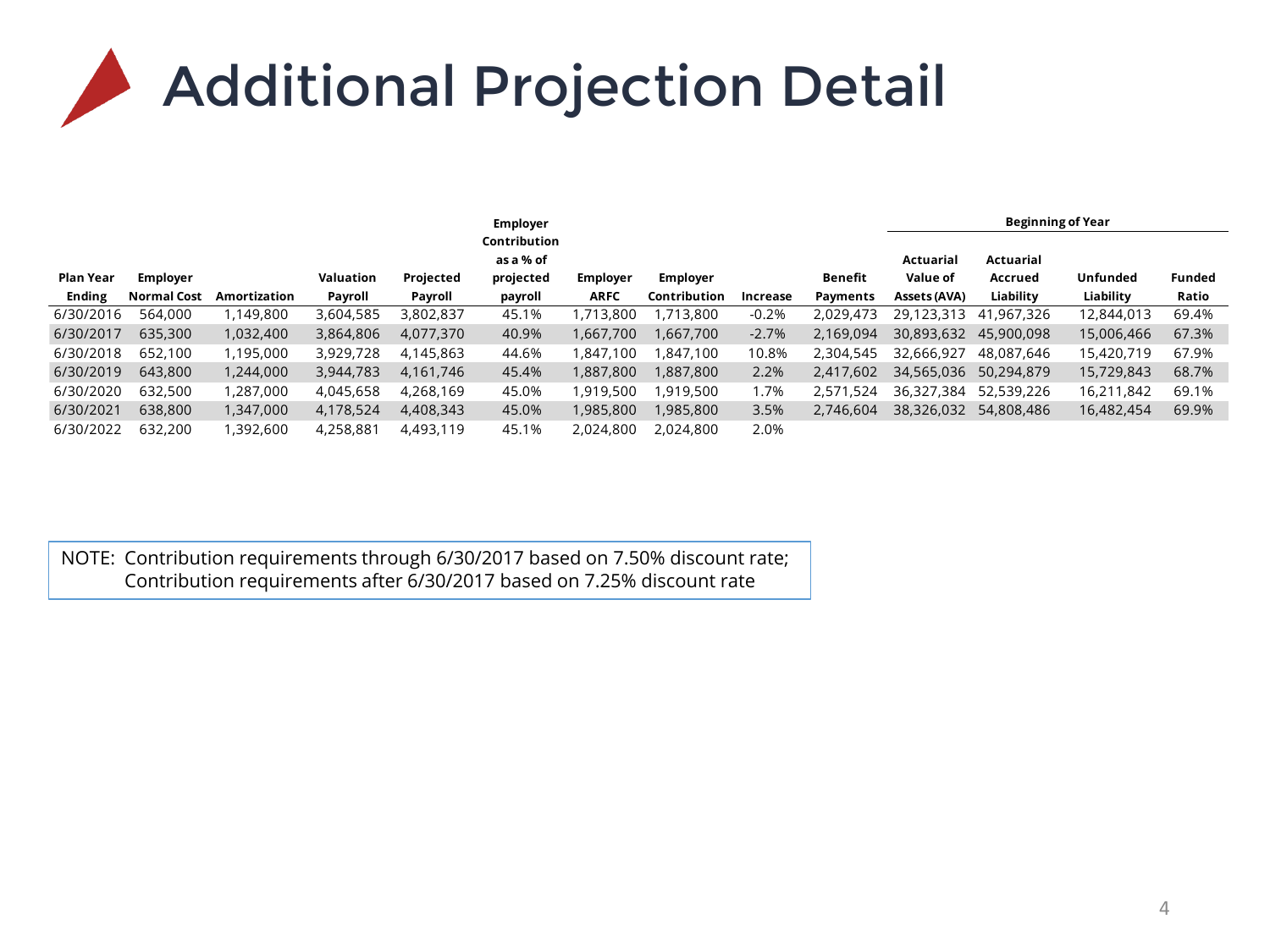## Key Assumptions Used in Projections

| <b>Asset Return</b>            | 7.25%                                                                                                                           |
|--------------------------------|---------------------------------------------------------------------------------------------------------------------------------|
| <b>Active population</b>       | The number of active employees remains constant                                                                                 |
| <b>Contributions</b>           | The Town contributes the full Actuarially Recommended Contribution each year.                                                   |
| <b>Mortality</b>               | Same as the July 1, 2015 valuation                                                                                              |
| <b>Retirement</b>              | Same as the July 1, 2015 valuation                                                                                              |
| Withdrawal                     | Same as the July 1, 2015 valuation                                                                                              |
| <b>Disability</b>              | Same as the July 1, 2015 valuation                                                                                              |
| <b>Future Salary Increases</b> | Same as the July 1, 2015 valuation.                                                                                             |
| <b>New Entrants</b>            | New entrants were modeled based on active employees hired in the last 5 years with the<br>Town of Westerly Police.              |
| <b>Additional Comments</b>     | Note that the 3.00% implicit inflation assumption was not adjusted for the reduction in the<br>asset return from 7.50% to 7.25% |